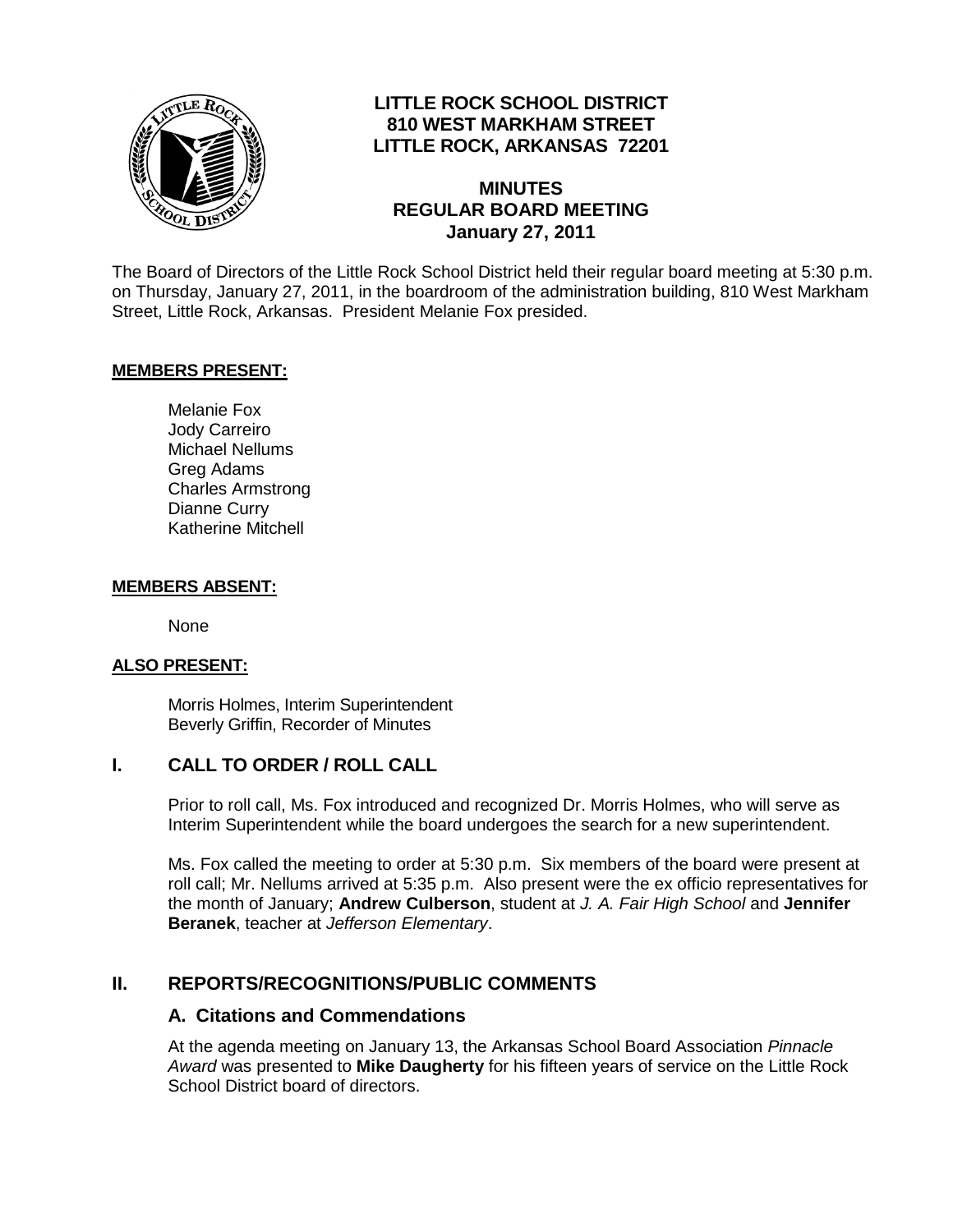#### **B. Remarks from Citizens**

**Dr. Anika Whitfield** addressed the board as a representative of Concerned Citizens of the Little Rock School District. She asked that members of her group be included in the process to fill the superintendent's position.

# **C. Update: Volunteers in Public Schools**

**Debbie Milam** introduced several members of the Forest Heights Middle School Mentoring volunteers. This group, the Dream Team, focuses on students in the sixth grade and provides mentors who spend approximately an hour each week with their student.

**Pat Riley**, owner of LR Athletic Club, and one of the Dream Team mentors, reported that he had witnessed a profound impact on the students at Forest Heights who have a mentor. **Myrtle Withers**, Volunteer Mentor Coordinator for the LRSD, reported they set a goal of having 100 mentors at Forest Heights, and they are almost there with 90 mentors currently participating. All mentoring activities take place at the school and members of the audience were encouraged to consider mentoring.

**Martha Christie**, guidance counselor at Forest Heights, reported that some of the mentors sit in the classroom with their student, read with them, or help with math assignments. **Patty Barker** agreed with previous comments and said that some students just need an advocate, a friend, and someone who will answer their questions. She also noted that she is on her third student, as an example of the mobility of the students in our district and their need for greater stability that can be provided by an adult mentor.

**Sgt. Willie Davis**, coordinator of the OK program, reported his involvement in the mentoring program as a means to reduce disciplinary and criminal behaviors of young people. He reported that there are two chapters of the OK program in Little Rock: one with students from Dunbar and Central, and the other with students from Forest Heights and Hall.

**Wanda Ruffins**, principal of Forest Heights Middle School, thanked the mentors for the time and attention they spend to make a difference for the students. She also introduced **Robin Baylark**, assistant principal.

In closing, Ms. Milam read a portion of First Lady Michelle Obama's speech to the National Mentoring Organization. The speech encouraged others to become involved with our young people at a grass roots level.

# **D. Donations of Property**

The board was asked to approve the receipt of recent donations to the district. Student ex officio Andrew Culberson read the list of donations. Mr. Armstrong made a motion to approve the donations; Ms. Curry seconded the motion and it **carried unanimously**.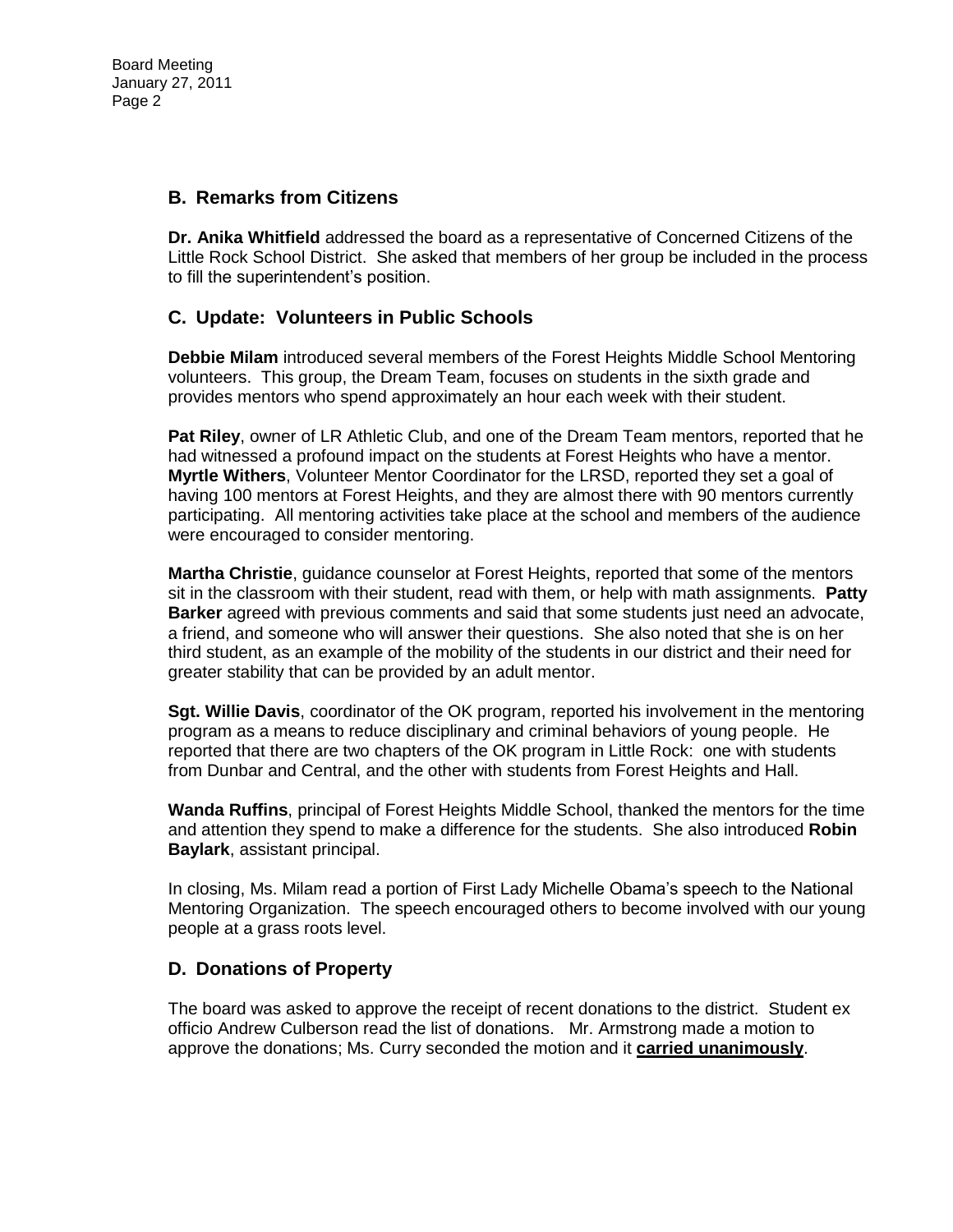| <b>SCHOOL/DEPARTMENT</b>          | <b>ITEM</b>                                                                                                  | <b>DONOR</b>                                                                      |
|-----------------------------------|--------------------------------------------------------------------------------------------------------------|-----------------------------------------------------------------------------------|
| <b>Baseline Elementary School</b> | \$4,755.80 check to purchase seven<br>laptop computers for use in classrooms                                 | St. Mark Episcopal Church                                                         |
| Carver Magnet School              | Health room and classroom materials<br>and supplies valued at \$4,190.00                                     | National Association for the<br>Exchange of Industrial Resources,<br>Inc. (NAEIR) |
| Central High School               | New Yamaha violin with case, bows<br>and shoulder rests, valued at<br>\$1,210.00 to the Orchestra Department | Mr. Scott Isslieb                                                                 |
| Forest Heights Middle School      | \$25,000 cash to assist in development<br>of student enrichment activities                                   | Robert E. Lyons, Senior VP / COO<br>St. Vincent Health System                     |
| Pulaski Heights Middle School     | \$500.00 cash to the school's garden<br>project in front of the library                                      | <b>Hillcrest Residents Association</b>                                            |
| Roberts Elementary School         | Taski Swingo Auto Scrubber valued at<br>\$8,223.00                                                           | Performance Surfaces                                                              |
| Watson Intermediate School        | \$840 cash for 4 <sup>th</sup> grade students to use<br>for field trips                                      | Carrie Stewart AEA Lunch Bunch<br>Charity                                         |

#### **DONATIONS**

# **E. Little Rock PTA Council**

Mr. Becker spoke briefly on behalf of the Little Rock PTA Council, announcing the annual luncheon which is set for February 8, 2011, 11:00 a.m. At the luncheon, the Council will announce and present the American Education Week awards. Tickets are \$5.00 each and can be ordered through February 1, 2011.

# **F. Little Rock Education Association**

Cathy Kohler welcomed Dr. Holmes back to the LRSD. She was pleased to announce that negotiations will continue on next Wednesday at 11:00 a.m. She expressed appreciation for Mr. Hartz and Mr. Bailey, and stated that she was expecting a swift and positive resolution to the negotiations process.

Ms. Kohler also invited board members to attend a showing of the movie *Road to Nowhere* at Pulaski Heights United Methodist Church on Sunday evening at 5:30 p.m. The film discusses the sometimes overwhelming pressure faced by students in schools.

She also reported that she had been to Philander Smith College to see Dr. Steve Perry, and was pleased to note that over half of the audience was from the LRSD.

Regarding calls she had received regarding the inclement weather days, she noted that the decision to close school is always made in the best interest of the students. With so many students transported on buses, it's always wiser to err on the side of caution when it comes to the safety of the children.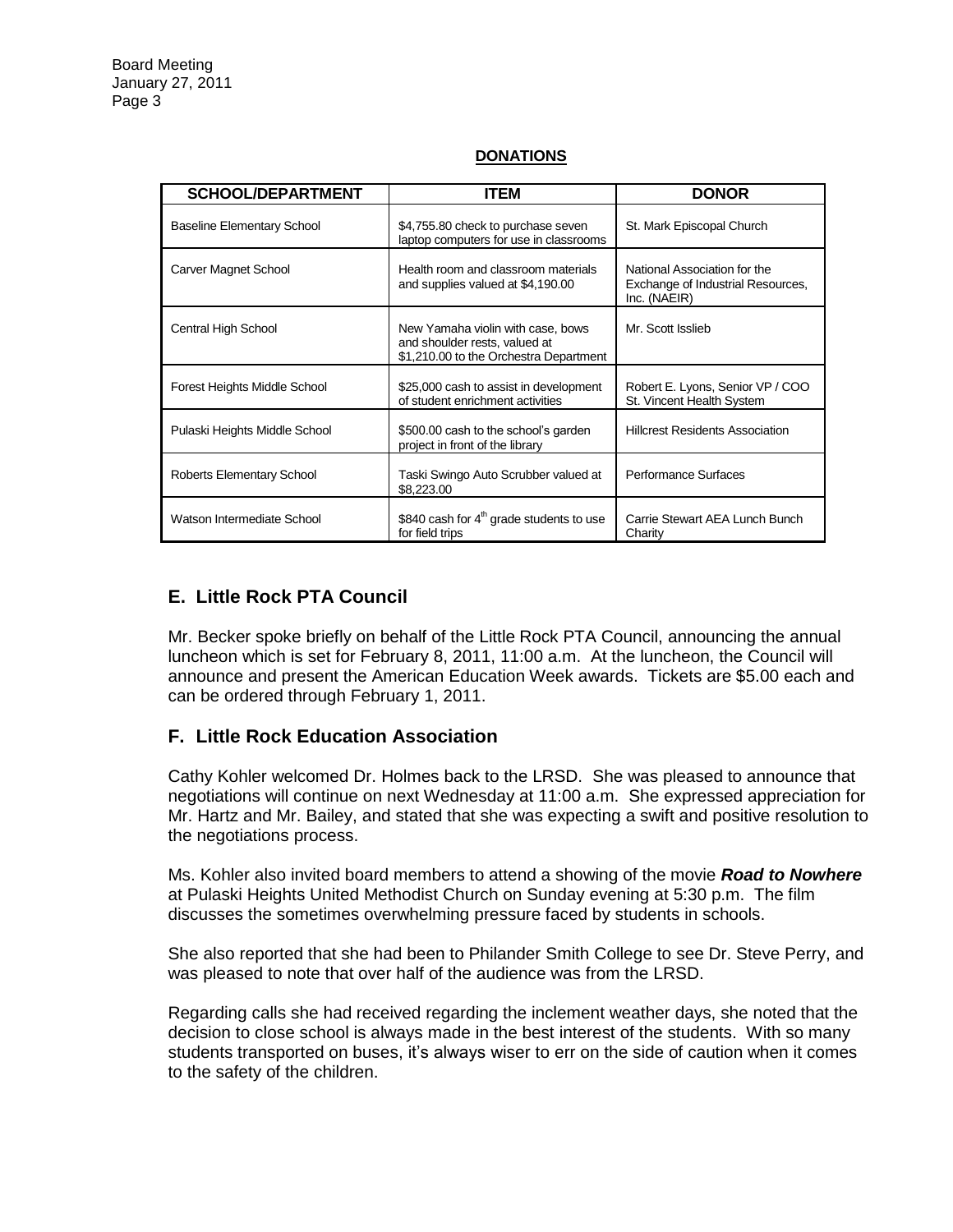#### **III. REPORTS AND COMMUNICATIONS**

#### **A. Remarks from Board Members**

Dr. Mitchell welcomed Dr. Holmes as the interim superintendent. She offered a public apology to Dr. Watson for treatment she received on her last day of work in the district. She felt that Dr. Watson was not treated with respect when entering the building to clear her office for Dr. Holmes. She suggested the board adopt a policy or procedure, so that future superintendents will know how to proceed when exiting the office.

Ms. Curry also thanked Dr. Holmes for accepting the task of interim superintendent. She thanked the Forest Heights volunteers who were present tonight and she encouraged others to become involved in mentoring students.

Mr. Nellums reported that many parents had contacted him to inquire about the possibility of getting their children enrolled in one of the district's magnet or "favored" schools. He expressed concern with the perception that some of the attendance zone schools are not as acceptable as the magnets. He also noted that school board members cannot help parents to secure a school assignment, but he encouraged the administration to ensure that every school provides a quality educational opportunity to every child.

Mr. Nellums also commented on remarks made by Dr. Steve Perry who spoke recently at Philander Smith College. He agreed with the comments which allowed no excuses for disengaged parents, and no excuses for poor school facilities. He noted that it is the board's responsibility to ensure parents feel their neighborhood school is their best choice, and the board's responsibility to lead the change. He suggested placing the best teachers in the schools where the most change is needed and rewarding them for their performance. "Every public school in the city should have the same caliber of educators as the magnets and charters and every child should have the opportunity to succeed."

Mr. Adams expressed pride in the progress being made at Forest Heights Middle School and appreciation for the Dream Team mentors. He had also attended the program at Philander Smith College and reported that although Dr. Perry wasn't always kind to public education, he did make some entertaining and interesting remarks. Mr. Adams thanked Dr. Holmes for taking the time to lead the district during the transition.

Mr. Armstrong expressed gratitude for the Forest Heights mentoring program and encouraged other parents and community members to be more involved in the education of our children. He agreed with Mr. Nellums' comments that there should be a financial incentive for teachers who want to teach in the lower achieving schools. He also supported the belief that the best teachers should be moved into the schools where the students have the greatest needs. "We have to make sure that all schools are equal . . . every school should be on the same level."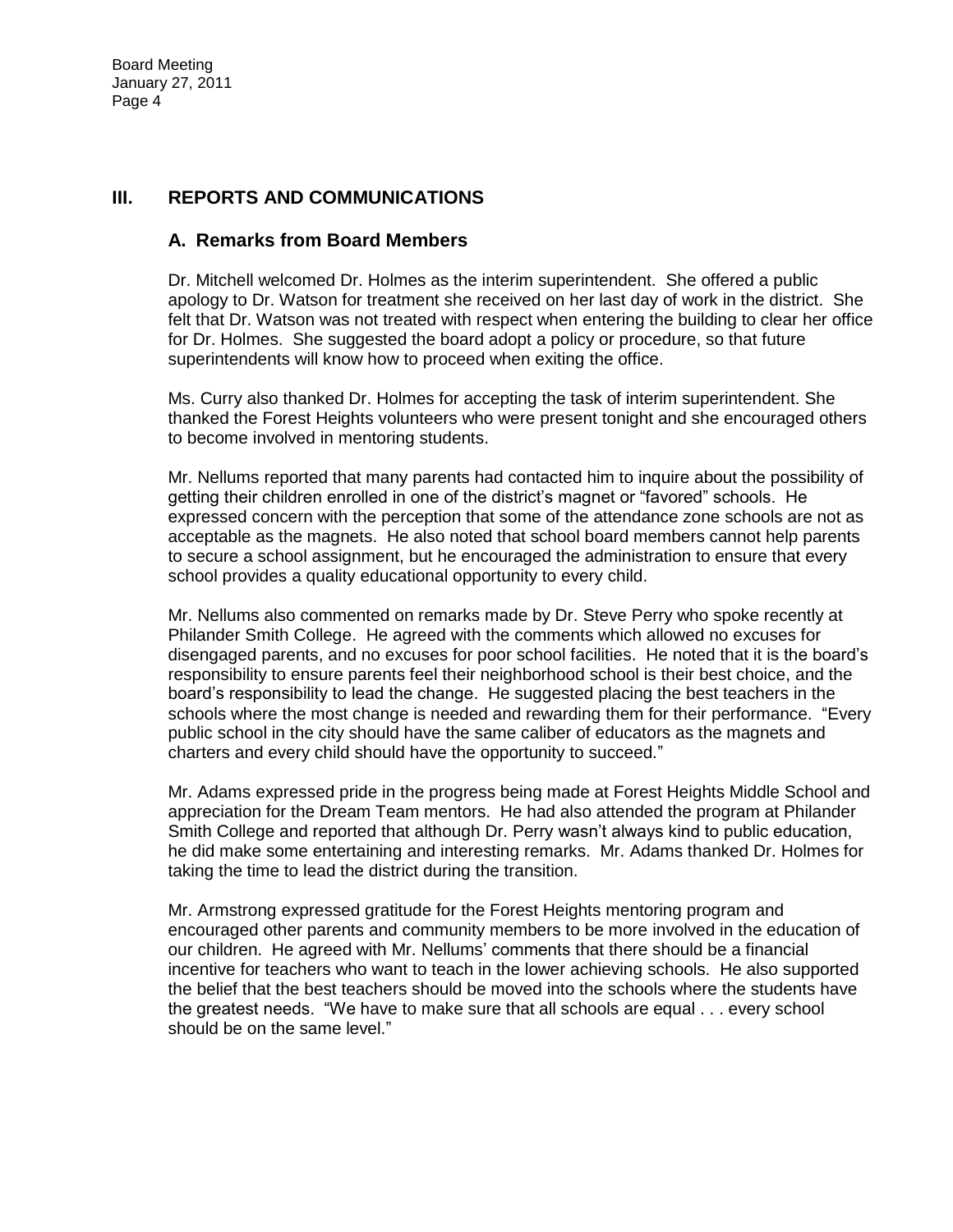Mr. Carreiro welcomed Dr. Holmes and thanked the mentors at Forest Heights. In addition, he congratulated Athletic Director Johnny Johnson for being inducted into the University of the Ozarks Hall of Fame. He welcomed Coach Rod Stinson as the new football coach at Hall High School.

Mr. Carreiro read a list of the various honors awarded to the district's band programs over the weekend at the all-region competitions. He also reported that elementary and middle school principals had held forums on the middle schools to provide information for the Middle School Task Force in addressing needs at that level.

Ms. Fox closed the board member comments section of the agenda by thanking the mentors for the impact they are making on the students at Forest Heights.

# **B. Update: Salary Negotiations**

Mr. Hartz provided a brief overview of the status of the salary negotiations. He reported that the negotiating committees would meet again next Wednesday and he hoped to come to the table with a proposal within a few weeks.

# **C. PRE Quarterly Update**

Dr. Holmes reported that he had met with Dr. Dejarnette to gain perspective on the process of program evaluation. Dr. DeJarnette provided an explanation of the report and the reasons for providing the information for the board to review on a periodic schedule.

Dr. Mitchell and Ms. Fox asked for greater follow up to the concerns and requests included in the reports and asked that additional emphasis be placed on implementation of the recommendations. Ms. Curry asked that the information and data provided in the reports be presented in chart format so that board members can better understand the process of implementation and identification of strengths and weaknesses. She also requested more detailed cost analysis and the impact on the budget based on the success of the programs used for student support.

Mr. Carreiro was pleased with the additional data, and encouraged that more information was being used to track progress or lack of progress in the LRSD.

# **D. Internal Auditors Report**

Mr. Becker's report was provided as part of the board's agenda.

# **IV. APPROVAL OF ROUTINE MATTERS**

#### **A. Minutes**

Minutes from the regular board meeting held on December 16, 2010, and from special meetings held on January 6, and January 13, 2011 were presented for review and approval. Mr. Armstrong made a motion to approve the minutes as submitted. Ms. Curry seconded the motion and it **carried unanimously**.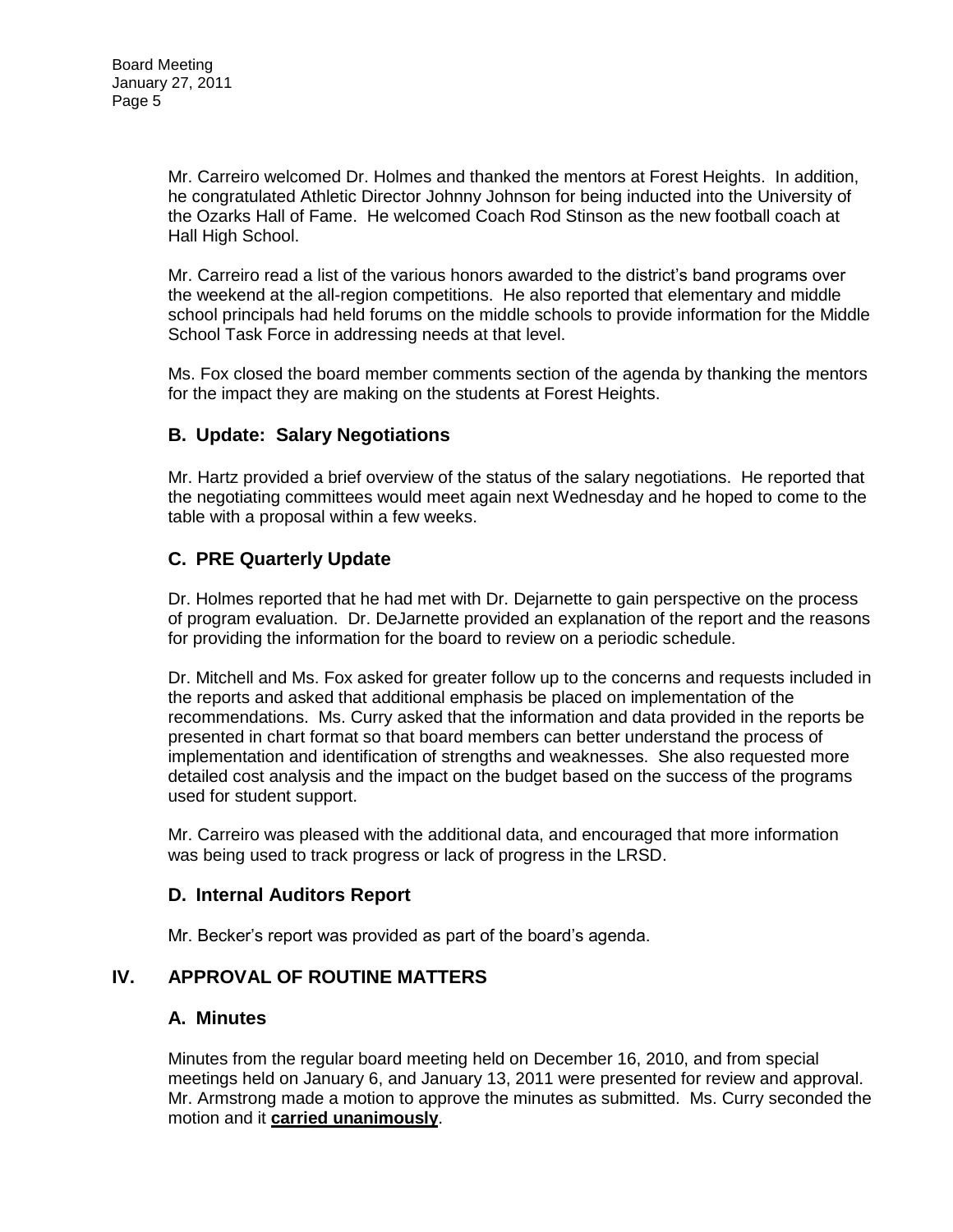# **V. GOVERNMENT AND PUBLIC AFFAIRS**

# **A. Resolution – Superintendent Search**

A resolution outlining the board's intent to move forward in the process for selecting the next superintendent of schools in the Little Rock School District was attached to the board's agenda. Mr. Carreiro made a motion to approve the resolution as presented. Mr. Armstrong seconded the motion.

Mr. Adams made a motion to amend the resolution which was a simplified version of the resolution previously reviewed by the board. Mr. Carreiro seconded the motion to amend.

Ms. Fox read the amended resolution as moved by Mr. Adams. The motion to amend the resolution **passed 6-1.** Dr. Mitchell voted no.

The motion to approve the original resolution as amended also **carried 6-1**, with Dr. Mitchell voting no.

#### **B. Discussion and Action: Engagement of a Search Firm**

The executive search firm of McPherson & Jacobson made a presentation at the January agenda meeting. They detailed the various stages that would provide a methodical process for assisting the board in the search for the next superintendent. It was estimated that a complete search would cost approximately \$32,000. However, that amount could be less based on the proportional amount of services required by the district.

Mr. Nellums asked that other search firms be considered prior to securing the services of McPherson & Jacobson. Numerous search firms are available to school districts, and Ms. Curry agreed with Mr. Nellums that a comparison should be done prior to taking action. Ms. Fox agreed to contact other firms; however both Ms. Fox and Mr. Carreiro expressed concern about unnecessary delay. They asked that the board move swiftly to begin the process. The board reviewed the line-by-line proposed recommendations for services. Dr. Mitchell expressed reservations about using a search firm at all.

Mr. Carreiro made a motion to hire McPherson and Jacobson and to ask them to provide the services detailed as Items 2, 3, and 4 of their proposal. The board would reserve the right to adjust the necessary services as the process begins. Mr. Adams seconded the motion, and it failed **3-4**, with Ms. Fox, Mr. Carreiro and Mr. Adams voting in favor; Mr. Armstrong, Ms. Curry, Mr. Nellums and Dr. Mitchell voted no.

Mr. Armstrong moved to table action. The **motion to table failed** for lack of second.

Mr. Carreiro made a motion to seek information from other search firms, and to hear from them at a special meeting on Thursday, February 3, 2011. Mr. Nellums seconded the motion, and it **carried 6-1**, with Dr. Mitchell casting the no vote.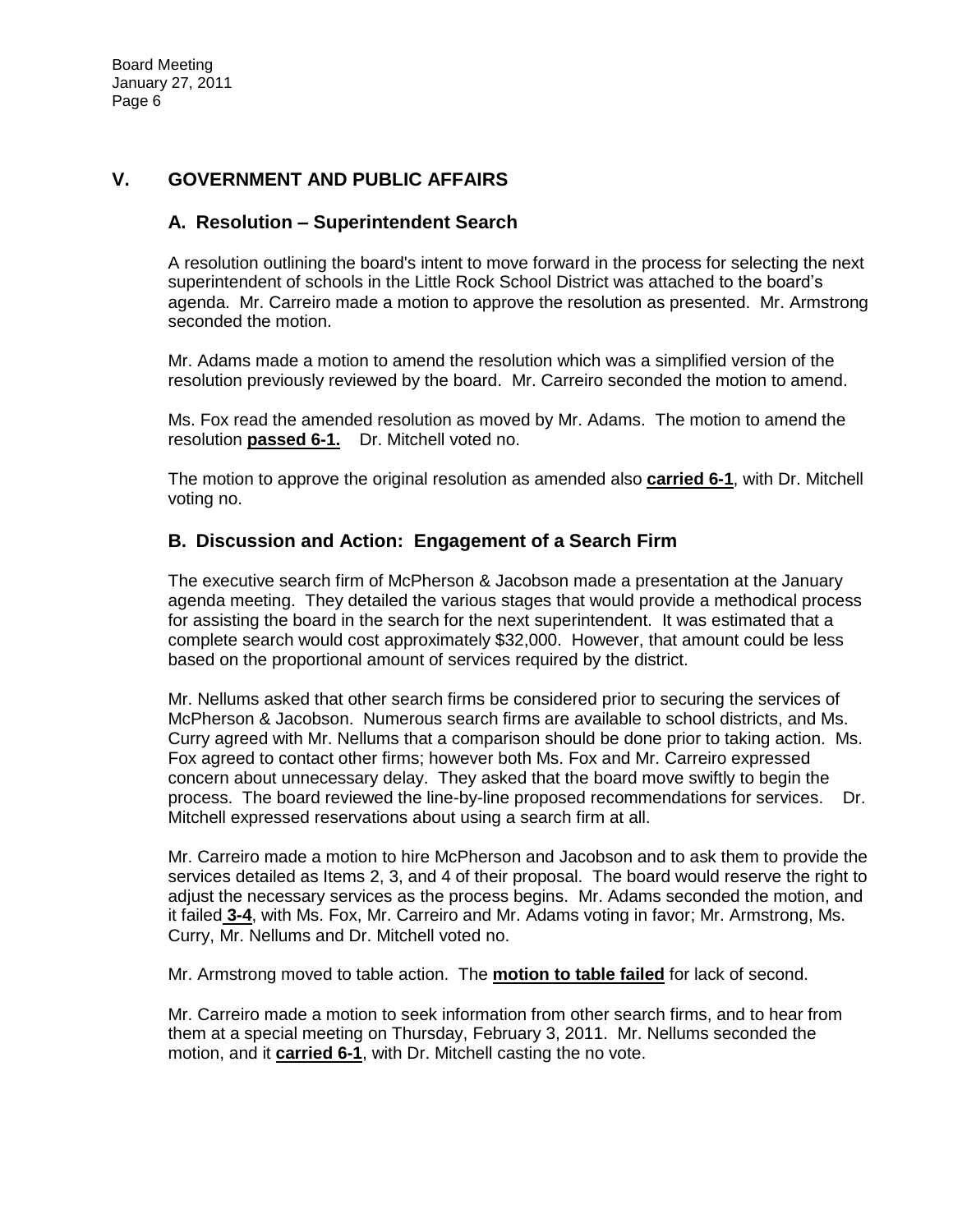# **VI. EDUCATIONAL SERVICES**

#### **A. Southern Regional Education Board / Services for Pulaski Heights Middle School**

Dr. Huddle provided a brief background and purpose for submitting an application for 1003a grant funding for SREB services at Pulaski Heights Middle School. It was noted that securing the services of the Southern Region Education Board would remove the requirement to place a school improvement specialist at Pulaski Heights Middle School.

Mr. Carreiro made a motion to approve the application; Dr. Mitchell seconded the motion, and it **carried unanimously**.

#### **VII. HUMAN RESOURCES**

# **A. Personnel Changes**

Routine general personnel changes were printed in the board's agenda. Dr. Mitchell made a motion to approve; Ms. Curry seconded the motion and it **carried unanimously**.

# **VIII. FINANCE & SUPPORT SERVICES**

# **A. GAAP Financial Statements and Audit Report for June 30, 2010**

Auditors from the accounting firm of Hudson & Cisne were present along with Mr. Bailey to present the district's annual audit report for the board's review and approval. Mr. Carreiro serves as the board's representative on the audit committee, and he reported that they had voted unanimously to recommend approval of the audit to the board.

It was reported that there was one finding related to compliance with federal programs and the requirement to complete semi-annual certifications of all employees who are paid with federal dollars. Mr. Bailey reported that management had met with all grant managers to ensure that these semi-annual certifications are completed as required

Mr. Carreiro expressed appreciation to the members of the audit committee and read the names of those who had served. He then moved to accept the audit as presented. Ms. Curry seconded the motion and it **carried unanimously**.

# **B. Monthly Financial Reports – December 2010**

Mr. Bailey provided a brief overview of the required monthly budget reports as requested by Dr. Holmes.